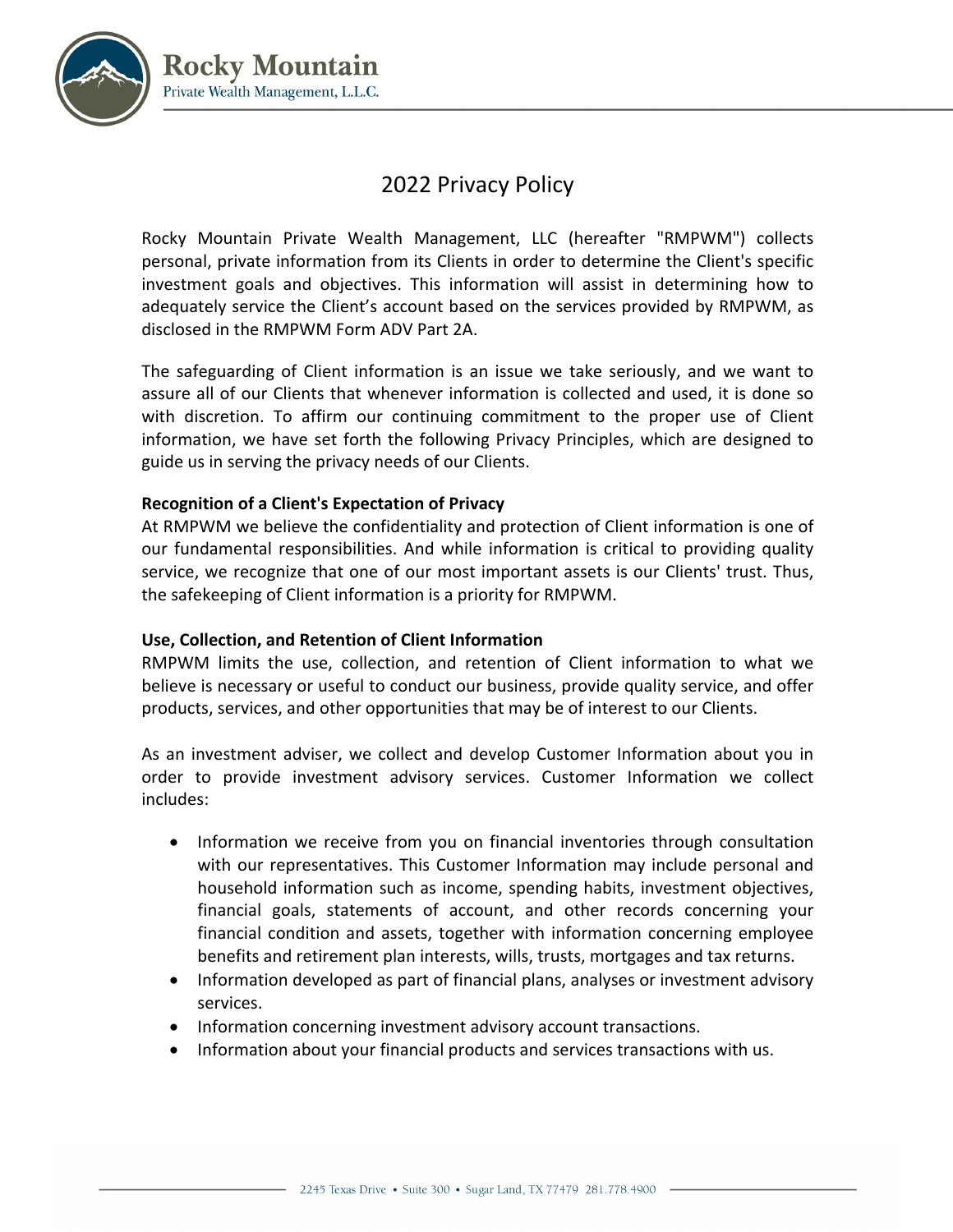#### **Maintenance of Accurate Information**

RMPWM recognizes that it must maintain accurate Client records. The above referenced information is collected at the inception of your relationship with RMPWM. Therefore, RMPWM will contact you periodically to review your overall account holdings, and to ensure that personal/confidential information contained in your file is accurate. RMPWM also request that you review any information provided to you related to your advisory account, and notify RMPWM promptly on the discovery of erroneous information. RMPWM will respond to a comment/request to correct inaccurate information immediately.

#### **Limiting Employee Access to Information**

At RMPWM, employee access to personally identifiable Client information is limited to those employees that have a business reason to know such information. Employees are educated on the importance of maintaining the confidentiality of Client information and on these Privacy Principles. Because of the importance of these issues, all RMPWM employees are responsible for maintaining the confidentiality of Client information and employees who violate these Privacy Principles will be subject to disciplinary measures.

#### **Protection of Information via Established Security Procedures**

RMPWM recognizes that a fundamental element of maintaining effective Client privacy procedures is to provide reasonable protection against the unauthorized access to Client information. Therefore, RMPWM has established appropriate security standards and procedures to guard against any unauthorized access to Client information.

#### **Restrictions on the Disclosure of Client Information**

When it comes to sharing Client information with unaffiliated companies, RMPWM places strict limits on who receives specific information about Client accounts and other personally identifiable data. RMPWM may share information with such companies if they provide a product or service that may benefit our Clients. Whenever we do this, we carefully review the company and the product or service to make sure that it provides value to our Clients.

We share the minimum amount of information necessary for that company to offer its product or service. We may also share information with unaffiliated companies that assist us in providing our products and services to our Clients; in the normal course of our business (for example, with consumer reporting agencies and government agencies); when legally required or permitted in connection with fraud investigations and litigation; in connection with acquisitions and sales; and at the request or with the permission of a Client.